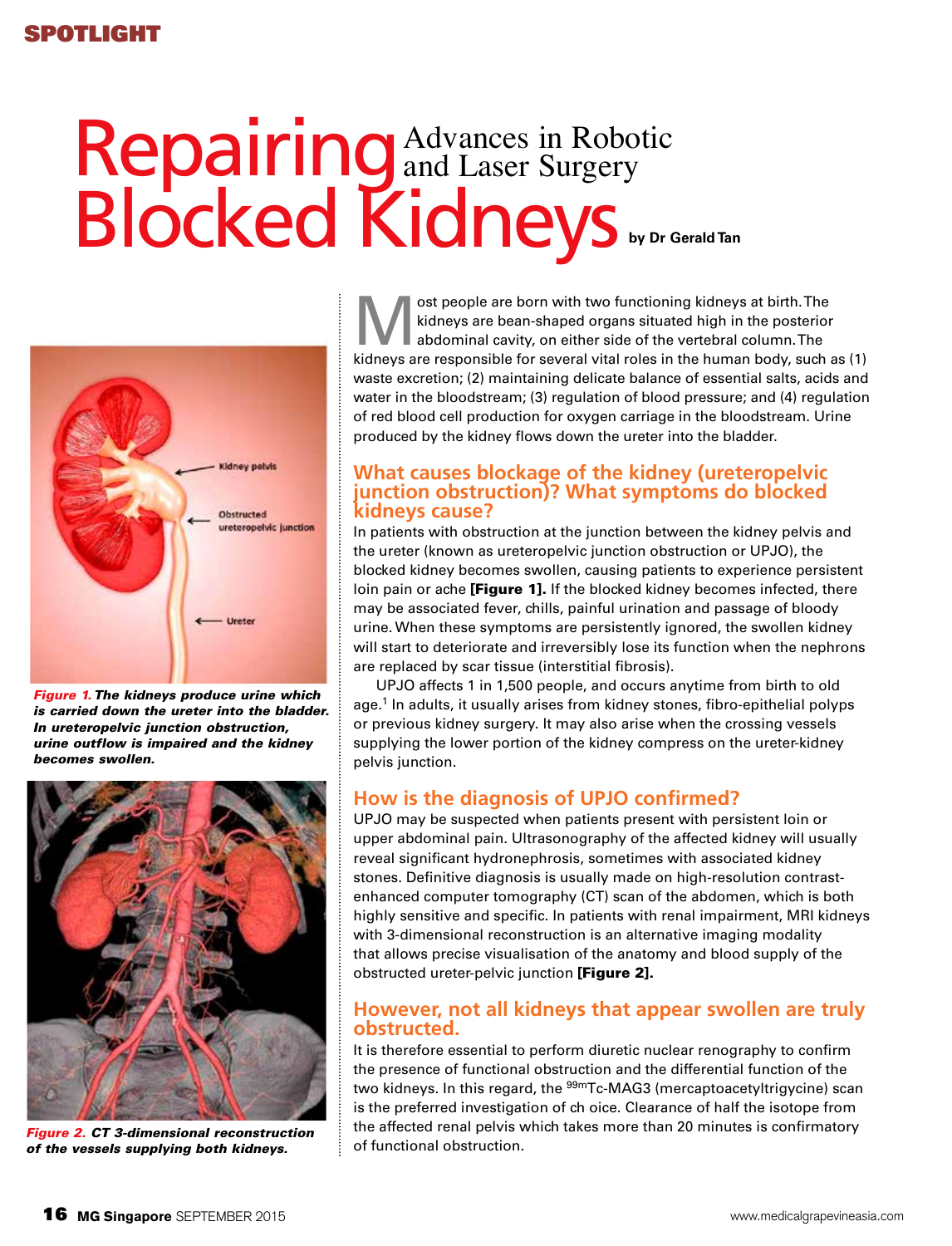## Spotlight

#### **What is the recommended treatment for treating UPJO?**

In patients with UPJO confirmed on both CT/MR imaging and diuretic renography demonstrating impaired excretory function of the affected kidney, surgery should be performed to relieve the obstructed kidney and restore kidney function. There are a variety of surgical approaches to relieve the obstructed ureter-pelvic junction.

**Pyeloplasty** via a large abdominal incision has been the traditional surgical approach for repairing UPJO. The Anderson-Hynes dismembered pyeloplasty remains the most popular approach, where the narrowed segment is removed and the remaining healthy tissue from pelvis and ureter are reattached with sutures [Figure 3] over an internal silastic ureteric stent. Once the sutures have healed, the ureteric stent is then removed from the bladder using a cystoscope a few weeks later. In patients whose



*Figure 3. Anderson-Hynes dismembered pyeloplasty*



*Figure 4. Spiral Culp-De Weerd non-dismembered pyeloplasty for patients with a long segment of narrowed proximal ureter.*

kidney pelvis is large and redundant, or who have a long length of narrowed proximal ureter, a spiral flap repair (Culp-De Weerd non-dismembered pyeloplasty) may be a more appropriate approach [Figure 4].

**Endopyelotomy** is an alternative approach to relieving UPJO. In antegrade percutaneous endopyelotomy, a needle tract is made through the flank muscles into the swollen kidney pelvis under X-ray guidance, which is then dilated to permit passage of a rigid nephroscope into the kidney. The nephroscope is then used to make a full-thickness incision across the narrowed segment using a sharp blade under direct vision, and a ureteric stent is left to permit healing of the ureter-pelvic junction [Figure **5].** Alternatively, the narrowed segment may be incised from a retrograde approach using a Holmium laser passed through a narrow ureteroscope, although the recurrence rate is higher for the latter approach.



*Figure 5. Antegrade percutaneous endopyelotomy, where a cold-knife is used to make a fullthickness incision across the narrowed ureter.*

**There are a variety of surgical approaches to relieve the obstructed ureter-pelvic junction.**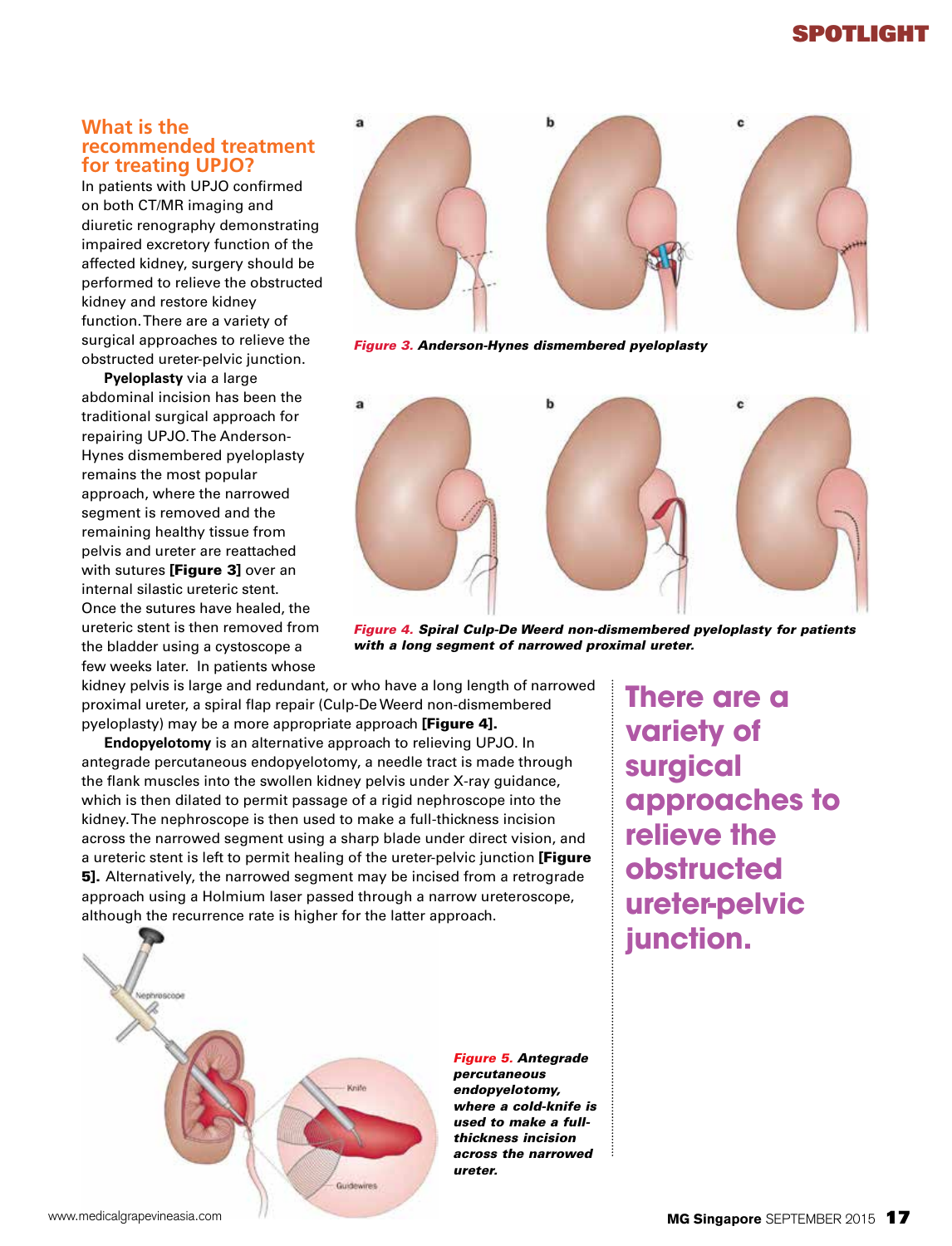

*Figure 6. (A) Patient with traditional abdominal flank incision for open pyeloplasty. (B) Keyhole incisions <1.5cm used during laparoscopic or robotic pyeloplasty.* 

Success rates for published series of endopyelotomy surgeries (74% - 95%) are not as good as those reported for pyeloplasty (>90%). In recent years, the superior long-term results reported with laparoscopic and robotic pyeloplasty have led to endopyelotomy falling out of favour with urologists. Endopyelotomy is also not recommended for patients with narrowed segments >2cm, kidney function <25%, and presence of severe hydronephrosis.

#### **Have there been any recent advances in this field of surgery?**

Yes! In the past decade, minimally invasive surgery techniques which replicate the surgical principles of open pyeloplasty have become very popular. The same surgery to relieve UPJO may now be safely performed with laparoscopic instruments or using the da Vinci® surgical robot (Intuitive Surgical, Sunnyvale, USA) through small incisions in the abdomen. Laparoscopic or robotic pyeloplasty affords numerous advantages over conventional open kidney surgery – patients have less pain and intraoperative bleeding, shorter hospitalisation stay, earlier return to work and normal activities. For open surgery, many patients complain of chronic pain or numbness over the large incision [Figure 6].

ports into the abdomen, which are controlled by the surgeon sitting at the operating console some distance away from the operating table. A binocular camera lens affords the surgeon a 3-dimensional view of the operating field, which can be magnified up to 12 times. The surgeon then manipulates the camera lens and the various robotic instruments at the console using the hand controls and pedals. These specially designed wristed instruments afford the surgeon excellent precision and dexterity of surgical movement [Figure 7].

Recent published data strongly suggests that robotic pyeloplasty delivers superior results to laparoscopic pyeloplasty and endopyelotomy – this is likely due to better tissue handling and improved surgical dexterity afforded by the robotic instruments. Robotic pyeloplasty is especially appropriate for patients with previously failed surgeries that now require secondary UPJO repair, where precision and delicate handling of the local tissues is crucial for operative success.<sup>2-4</sup>

### **What about kidneys that become blocked due to stones or tumours in the ureter? How are these conditions treated?**

In kidneys that become obstructed due to stones impacted in the ureter or the ureter-pelvis junction, a variety of techniques are available to clear the obstructing stone(s). These include (1) percutaneous nephrolithotomy,



*Figure 7. The da Vinci® Surgical System comprises a patient cart docked next to the patient on the operating table, while the surgeon operates from a console.*

minimally invasive surgery through small incisions. This innovative technology comprises a surgical cart that is docked next to the operating table to small ports placed through incisions <1cm in the patient's abdomen. Robotic wristed instruments are then passed through these small

Robotic surgery refers to the use of a robotic surgical platform known as the da Vinci® Surgical System (Intuitive Surgical, Sunnyvale, USA) to perform